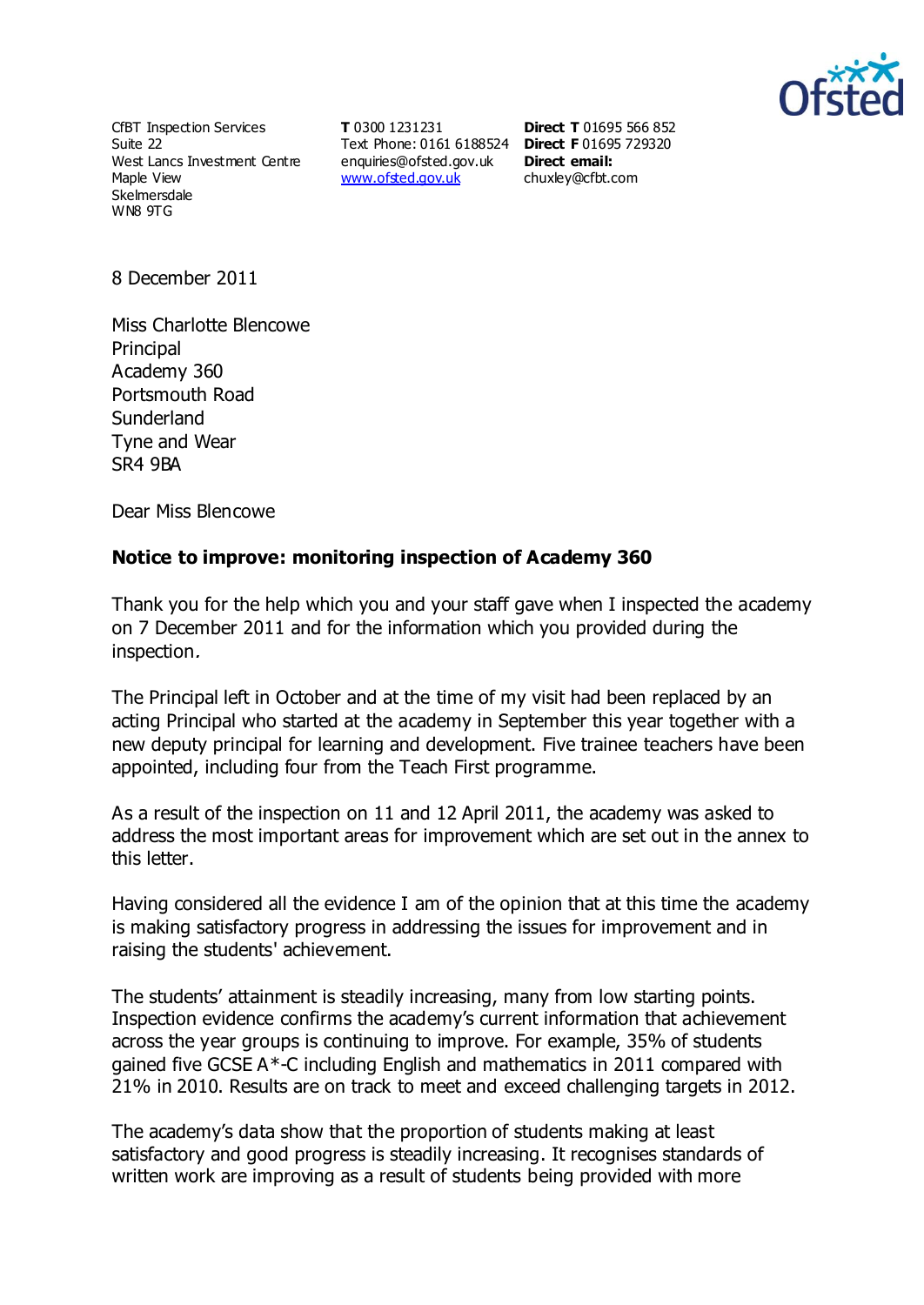

accurate guidance and extra teaching time beyond the curriculum. This is the result of a drive to track progress more rigorously and intervene in learning at the right time. Leaders know there is a long way to go to match the national picture in English and mathematics and they are taking effective action to increase achievement. The significant improvement in attainment in mathematics reported in the last inspection has been sustained and further gains have been made. For example, there was an increase in the number of students gaining grade C in the summer 2011 examinations and Key Stage 2 value added score was in the top 15% nationally.

The quality and impact of teaching from Year 5 to Year 11 is steadily increasing and the proportion of good teaching is greater than it was at the time of the last inspection, although there is much to do before all the teaching is consistently good. Good practice is being shared, for example, within the academy and through links with outstanding providers. More lessons are better organised and closely monitored to provide variety, pace and challenge. The precise learning needs of individual students are being identified and tackled.

Teachers' skills in managing behaviour are improving, and poor behaviour is more swiftly dealt with because new management procedures are more consistently applied. The students said that behaviour at the academy is improving. Progress has been made and the academy recognises there is still some way to go to fully eliminate the low-level disruption by some students in lessons, which limits the progress of others. Boisterous behaviour in open spaces is better managed and students are more punctual to lessons as a result. The academy is introducing extra strategies to increase attendance rates which have yet to make an impact because of other priorities. The academy acknowledges that the impact of the specialism in business and enterprise through innovation has remained the same in the six months since the last inspection and continues to be satisfactory.

The sponsor's statement of action for the academy fulfils the requirements and is fit for purpose. It is making an effective impact and success criteria are clear in the action plan. The Academies Trust has made expertise available in leading and managing improvements and this has contributed effectively to the satisfactory progress made by the academy. The members of the governing body are providing effective support to improve outcomes and the quality of teaching. A new School Improvement Partner starts in January to help the academy move forward with appropriate support through links with partners.

I hope that you have found the inspection helpful in promoting improvement in your academy. This letter will be posted on the Ofsted website.

Yours sincerely,

Paul Hancock Her Majesty's Inspector